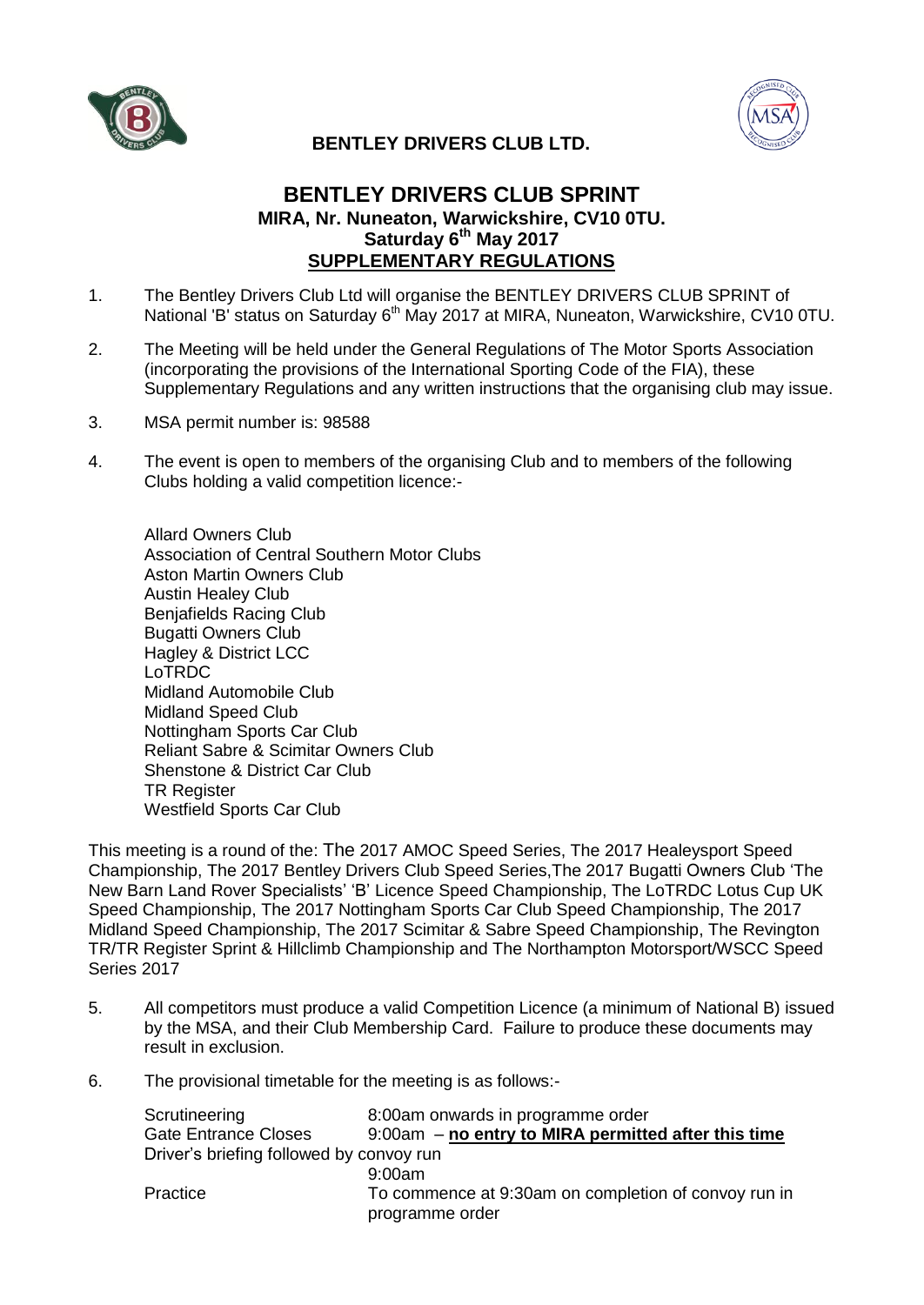Competitive runs will commence on completion of practice. There will be a lunch break commencing at approximately 12:30pm **All competition must be completed by 17:00pm**

The above times may be varied – a final timetable and a paddock plan will be included in Competitors final instructions.

Please note: Children under 16 are excluded expressly at MIRA, this is a MIRA regulation Please note: No dogs are permitted, neither are personal transport such as scooters, bicycles, go-peds etc

- *7. Any competitor not signed on by 9:30am may be excluded.*
- 8. The length of the course is 1,860 yards (1.704 kms) and comprises part of the Dry Handling Circuit having a Delugrip surface with fast left bends and a right/left complex at just over half distance leading to a straight and final left hand bend.
- 9. A timing strut, as per (S)10.9, is required.
- 10. The event will consist of classes as follows:-
	- (1) Vintage Bentley (1921-1931)
		- A. 3 Litre
			- B. 3/4½ Litre
			- C. 4½ litre
		- D. 6 cylinder
	- (2) PVT Bentley (1932-1940)
	- (3) Post-War Bentley's standard cars (including specials)
	- (4) Post-War Bentley's modified cars (including specials) Note: for clarification of eligible cars, please refer to the BDC Challenge Trophy Rules
	- (5) Vintage non-Bentley (Pre 1931)
	- (6) Post-Vintage non-Bentley (Subject to sufficient entries being received in classes 5 and 6, there will be subclasses based upon age and/or engine capacity)
	- (7) The 2017 AMOC Speed Series
	- (8) The 2017 Healeysport Speed Championship
	- (9) The 2017 Bugatti Owners Club 'New Barn Land Rover Specialists' 'B' Licence Speed Championship
	- (10) The LoTRDC Lotus Cup UK Speed Championship Class 1 - Production Cars Class 2 - Modified Cars
	- (11) The 2017 Nottingham Sports Car Club Speed Championship<br>(12) The 2017 Scimitar & Sabre Speed Championship
	- The 2017 Scimitar & Sabre Speed Championship
	- (13) The Revington TR/TR Register Sprint & Hillclimb Championship
	- (14) The Northampton Motorsport/WSCC Speed Series 2017
	- (15) Moderns (ie all post 1939 cars)
		- A. Series Production Road Cars up to and including 1400cc
		- B. Series Production Road Cars over 1400cc and up to and including 1800cc
		- C. Series Production Road Cars over 1800cc and up to and including 2600cc
		- D. Series Production Road Cars over 2600cc
		- E. Modified Production cars up to and including 1400cc
		- F. Modified Production cars over 1400cc and up to and including 1800cc
		- G. Modified Production cars over 1800cc and up to and including 2600cc
		- H. Modified Production cars over 2600cc
	- (16) Racing cars up to 500cc
	- (17) Racing cars 501 to 1600cc
	- (18) Racing cars above 1600cc
	- (19) Formula Ford1600 cars Built up to  $31<sup>st</sup>$  December 1981
	- (20) Sports Libre Cars up to 2000cc
	- (21) Sports Libre Cars over 2000cc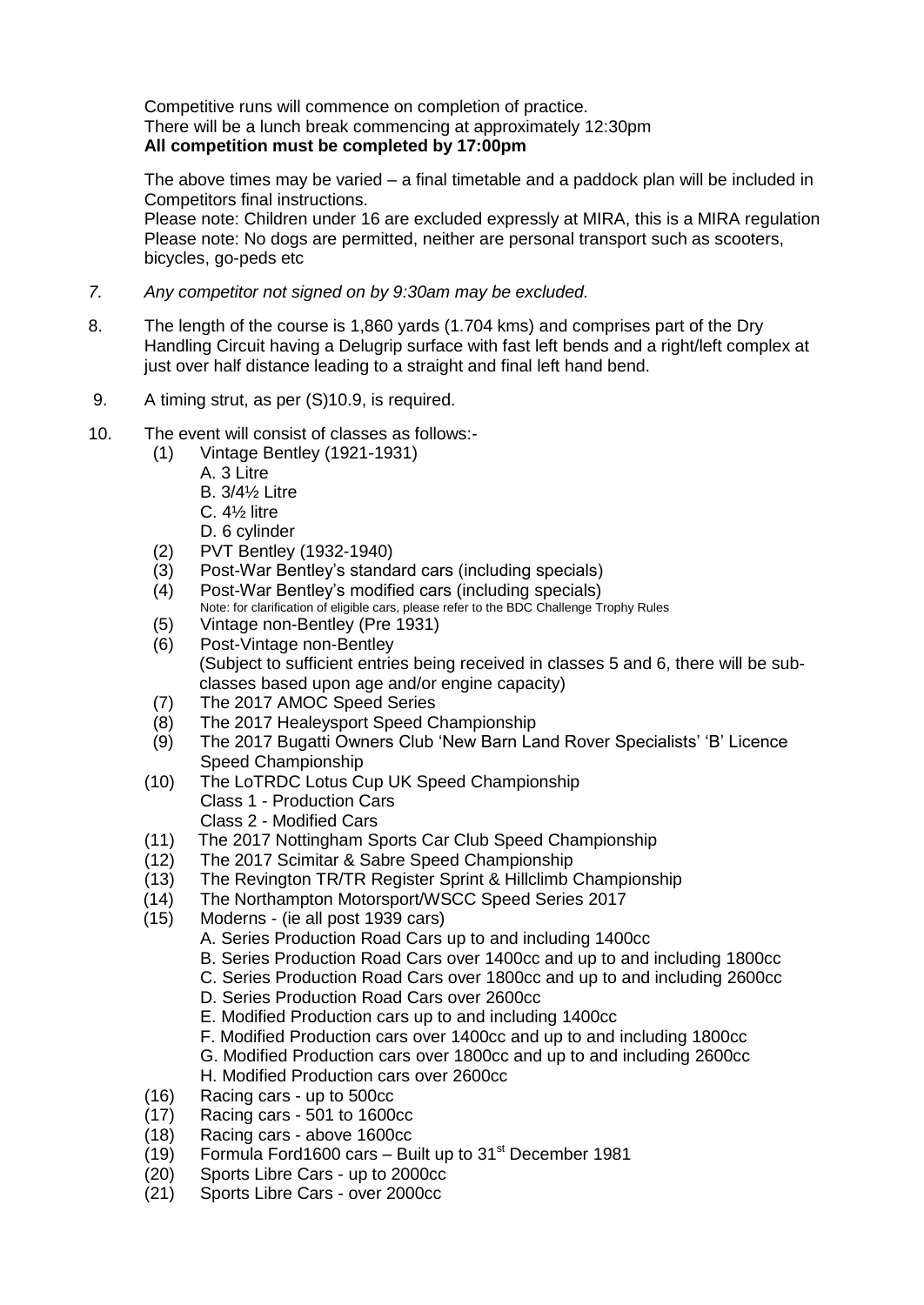Please note that classes may be amended in light of the entry and that invited Clubs who can produce a quorum of six entries will be considered for a separate class, should they so wish.

- 11. The organisers reserve the right to transfer a car from the class in which it is entered, to one more appropriate, if they deem its classification to be outside the spirit of the regulations. The organisers decisions on classification shall be final. The organisers also reserve the right to sub-divide and/or amalgamate classes as they see fit although every effort will be made to ensure maximum parity within such sub-divided and/or amalgamated classes.
- 12. Awards will be presented as follows:-

(a) Awards open only to Members of the organising Club:-

Awarded to the 1<sup>st</sup> Overall Bentley - The Sickelmore Trophy Awarded to the 1<sup>st</sup> Vintage Bentley - The Keston Pelmore Memorial Trophy Awarded to the 1<sup>st</sup> Derby Bentley - The McKenzie Memorial Trophy Awarded to the 1<sup>st</sup> Crewe Bentley - The Jack Barclay Sprint Trophy

(Note that Bentleys that do not comply with Bentley Drivers Club Challenge Trophy Rules may be accepted but will not qualify for Club Challenge Trophies)

(b) Awards open to all competitors:-

Best time of the day example an award Best time in each class and sub-class - an award

There will be a presentation of awards to non BDC members at the conclusion of the meeting; BDC members will receive their awards at the Competitions Day. Further awards may be presented at the organiser's discretion.

- 13. The maximum entry for this meeting is 130. The minimum entry is 60 and for each class or sub class, three. If either of these minimum figures is not reached, the organisers reserve the right to cancel the meeting or amalgamate classes as necessary. In the event of amalgamation of classes, a handicap may be applied to the new class. In the event of over-subscription, entries will be selected by the Organisers on the closing date.
- 14. The entry fees are as follows:-

| <b>Non-BDC members</b>                                   | £117 |
|----------------------------------------------------------|------|
| <b>BDC members not driving a Bentley</b>                 | £102 |
| <b>BDC members driving a Bentley</b>                     | £ 97 |
| <b>BDC members driving a Bentley (first ever Sprint)</b> | £ 50 |

- 15. The entry list opens on publication of these regulations and closes on Monday 17th April 2017, in accordance with general regulation of D20.1 All entries must be made on the official entry form and accompanied by the appropriate fee. Cancelled entries MAY receive a refund (less an administration charge of £20.00) if notified in writing, e-mail or fax to the Secretary of the Meeting before 17:00pm on Wednesday 26<sup>th</sup> April 2017.
- 16. Competitors will be sent a receipt of entry by e-mail (if address is supplied, otherwise by mail) although this does not guarantee an entry. Accepted entries will be acknowledged by receipt of Competitors Final Instructions which will be e-mailed out (if address is supplied) or posted from the BDC office approximately ten days before the event.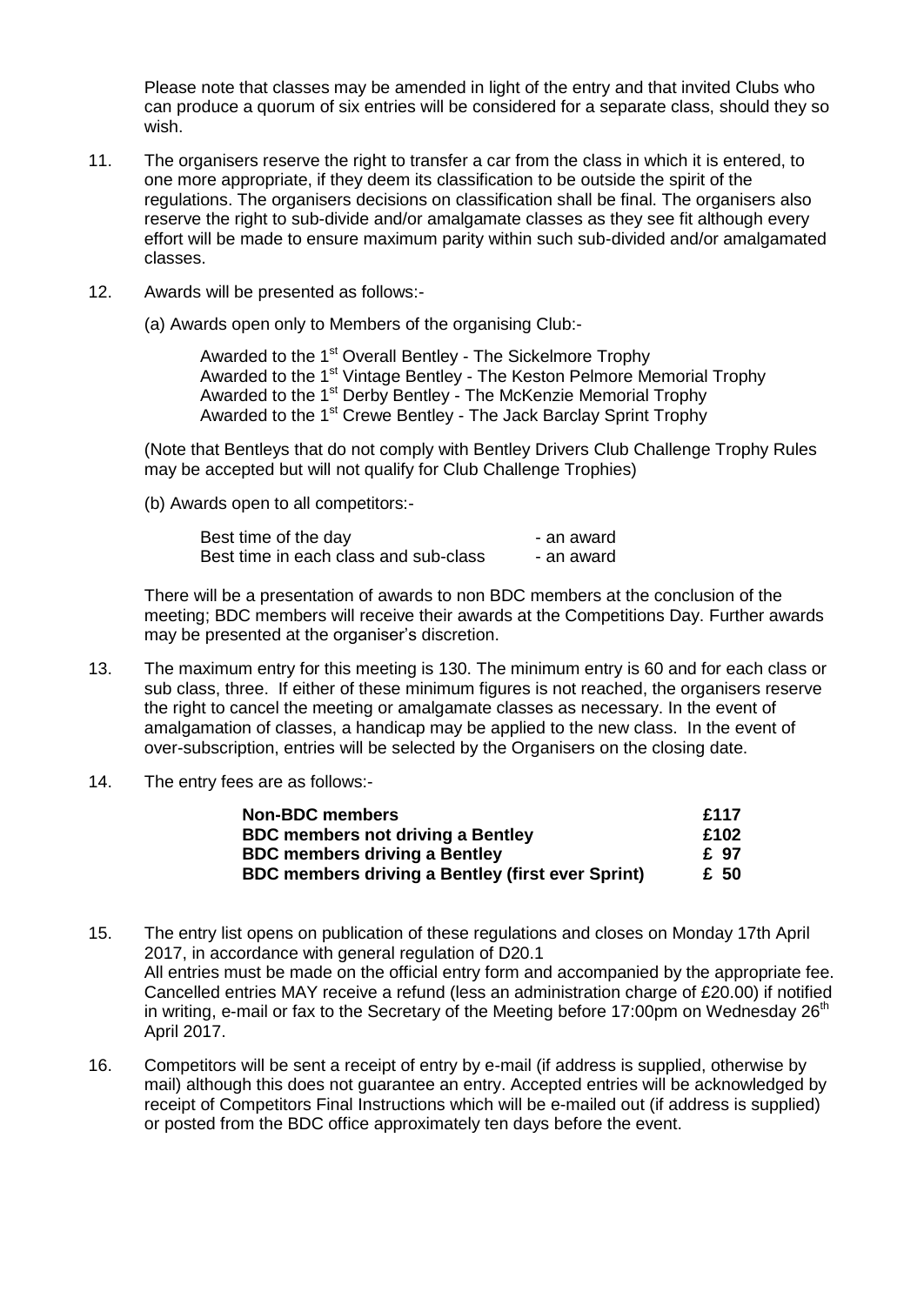- 17. The Secretary of the Meeting is Martin Greenslade, e-mail [competitions@bdcl.org](mailto:competitions@bdcl.org) Entries must be sent to, Bentley Drivers Club, W.O. Bentley Memorial Building, Ironstone Lane, Wroxton, nr Banbury, Oxfordshire OX15 6ED. Telephone: 01295 738886, [www.bdcl.org](http://www.bdcl.org/)
- 18. Other Officials of the Meeting are:-

| <b>MSA Steward</b>              | - TBA                          |
|---------------------------------|--------------------------------|
| <b>Club Stewards</b>            | - Harvey Hine, Martin Trentham |
| <b>Chief Scrutineer</b>         | - Terry Rogers                 |
| <b>Environmental Scrutineer</b> | - TBA                          |
| Timekeeper                      | - TBA                          |
| <b>Clerk of the Course</b>      | - Michael Cartwright           |
| Deputy Clerk of Course          | - TBA                          |
| Asst. Clerk of Course           | -Neil Smith                    |
| <b>Chief Marshal</b>            | - Neil Williams                |
| Chief M.O                       | - TBA                          |
| <b>Results Officer</b>          | - Sue Preston-Hough            |

- 19. Provisional results will be published as soon as possible after the event.
- 20. The event running order will be notified in final instructions. Cars will start singly and the start signal will be by lights. Electronic timing will be used. The finish line will be indicated by marker boards. The following penalties will apply (S)9.5.4.

## **4 Wheels off designated course: No time recorded For hitting a cone: 5 seconds will be added for each incident.**

- 21. All competitors cars must be identified by their competition number as allocated by the organisers (S)9.2.5. Self-adhesive racing numbers will be on sale at signing-on. It is the competitor's responsibility to display the correct number on their car at all times. Competitors are advised that anyone taking their vehicle onto the public highway and not removing or covering up the competition numbers beforehand will be disqualified from the results of the meeting (S)9.2.6
- 22. Competitors will have the opportunity of two practice runs (having had the opportunity to inspect the course on a convoy run before the commencement of practice). Two Timed runs will count towards any Awards. Should time permit additional runs may be added, however any additional runs will not be counted towards Awards. No competitive overtaking is permitted throughout practice and competition. Penalty: Exclusion from the event. If during practice or racing a competitor is baulked by a slower car, he may apply for a rerun.
- 23. Red flag procedure as S9.3.7(b) and Q15.1(j), immediately cease driving at racing speed and proceed slowly, without overtaking and with maximum caution to the paddock area. Await instructions for a rerun if granted.
- 24. Other than where amended within these Supplementary Regulations, the General Regulations of the Motor Sports Association apply, as written.
- 25. All vehicles must comply with MSA technical regulations. Any car that is not currently licenced and road legal or cannot be PROVEN to have been regularly raced will require an MSA Log Book in order to compete (S)9.1.7 Please note that such log books cannot be issued on the day of the event.
- 26. MSA regulation (J)5.17.2 is amended to read All competing vehicles will be subject to noise testing in accordance with the MSA regulations and the MIRA contract, which specifies 107Db maximum measured at 0.5m. All competing vehicles are subject to mandatory  $\overline{\text{silencing}}$  and a silencer must be used at all times, irrespective of the exhaust sound generated without it".